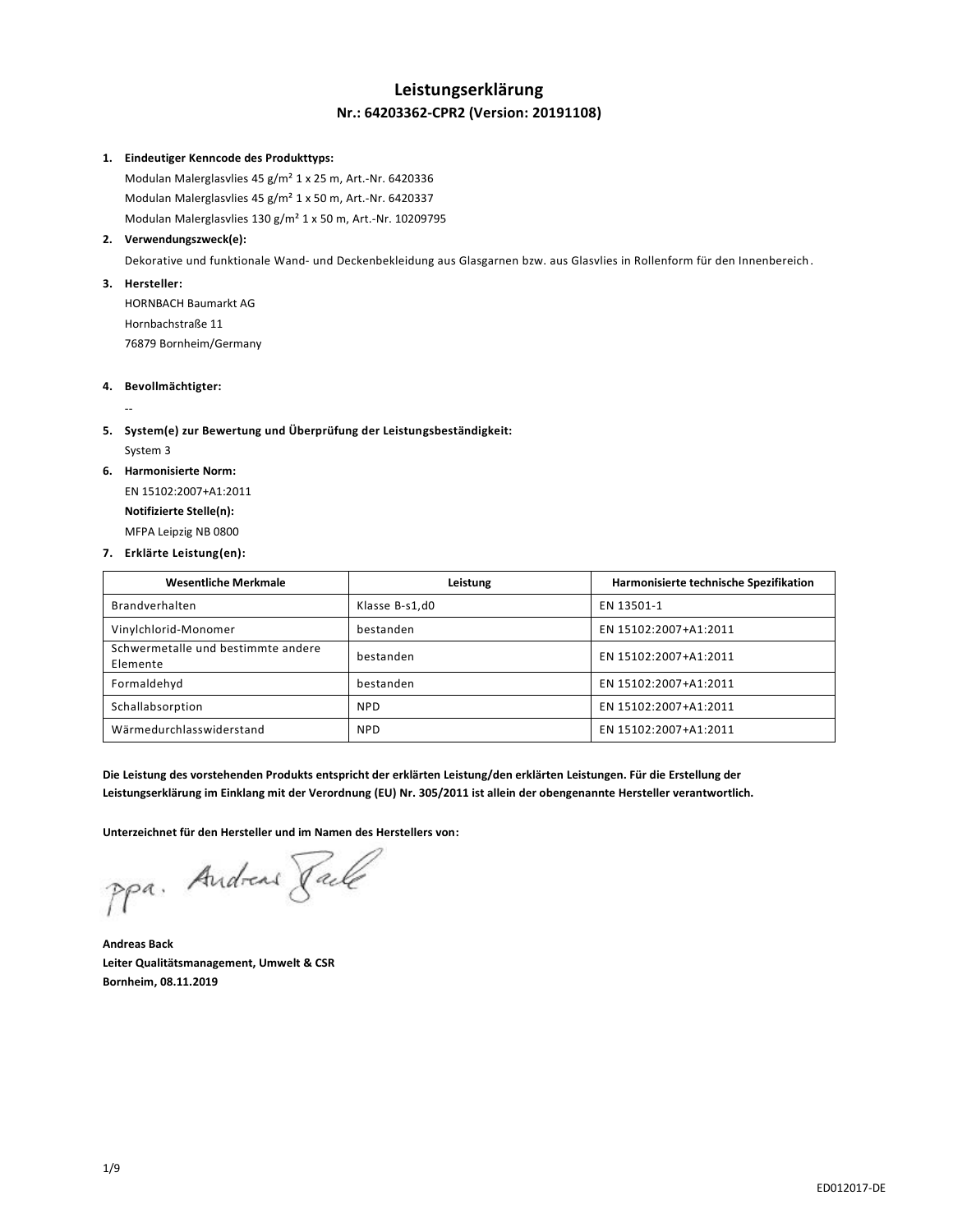# **Declaration of Performance No 64203362-CPR2 (Version: 20191108)**

#### **1. Unique identification code of the product-type:**

Modulan Glass Fibre Wallpaper 45 g/m² 1 x 25 m, Art.-Nr. 6420336 Modulan Glass Fibre Wallpaper 45 g/m² 1 x 50 m, Art.-Nr. 6420337 Modulan Glass Fibre Wallpaper 130 g/m² 1 x 50 m, Art.-Nr. 10209795

#### **2. Intended use/es:**

Decorative and functional wall and ceiling coverings made of glass yarn or glass mat, on rolls for interior use

## **3. Manufacturer:**

HORNBACH Baumarkt AG Hornbachstraße 11 76879 Bornheim/Germany

## **4. Authorised representative:**

# **5. System/s of AVCP:** System 3

--

**6. Harmonised standard:**

EN 15102:2007+A1:2011 **Notified body/ies:** MFPA Leipzig NB 0800

#### **7. Declared performance/s:**

| <b>Essential characteristics</b>             | Performance   | Harmonised technical specification |
|----------------------------------------------|---------------|------------------------------------|
| Fire classification                          | Class B-s1,d0 | EN 13501-1                         |
| Vinyl Chloride Monomer                       | pass          | EN 15102:2007+A1:2011              |
| Heavy metals and other mentioned<br>elements | pass          | EN 15102:2007+A1:2011              |
| Formaldehyde                                 | pass          | EN 15102:2007+A1:2011              |
| Acoustical absorption                        | <b>NPD</b>    | EN 15102:2007+A1:2011              |
| Thermal resistance                           | <b>NPD</b>    | EN 15102:2007+A1:2011              |

**The performance of the product identified above is in conformity with the set of declared performance/s. This declaration of performance is issued, in accordance with Regulation (EU) No 305/2011, under the sole responsibility of the manufacturer identified above.**

Signed for and on behalf of the manufacturer by:<br>Ppa. Andread *Jack* 

**Andreas Back Head of Quality Assurance, Environmental Issues & CSR At Bornheim on 08.11.2019**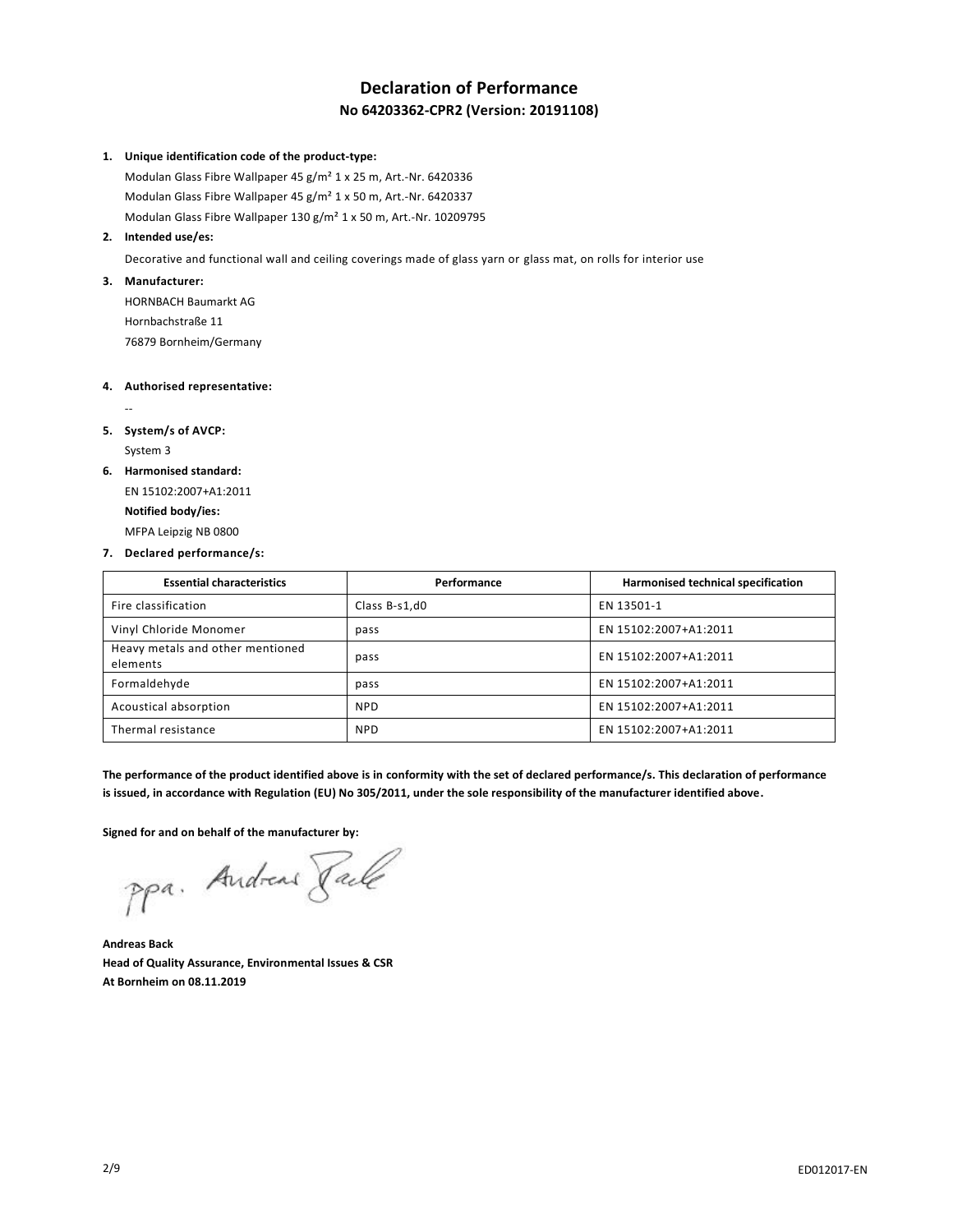# **Déclaration des Performances N <sup>o</sup> 64203362-CPR2 (Version 20191108)**

#### **1. Code d'identification unique du produit type :**

Modulan Voile de verre 45 g/m² 1 x 25 m, Art.-Nr. 6420336 Modulan Voile de verre 45 g/m² 1 x 50 m, Art.-Nr. 6420337 Modulan Voile de verre 130 g/m² 1 x 50 m, Art.-Nr. 10209795

## **2. Usage(s) prévu(s) :**

Revêtements décoratifs et fonctionnels pour murs et plafonds en fibres de verre ou en voile de verre en rouleaux pour l'intérieur

**3. Fabricant :**

HORNBACH Baumarkt AG Hornbachstraße 11 76879 Bornheim/Germany

**4. Mandataire :**

--

# **5. Système(s) d'évaluation et de vérification de la constance des performances :** Système 3

**6. Norme harmonisée :**

EN 15102:2007+A1:2011 **Organisme(s) notifié(s) :** MFPA Leipzig NB 0800

#### **7. Performance(s) déclarées :**

| Caractéristiques essentielles                | Performance    | Spécifications techniques harmonisées |
|----------------------------------------------|----------------|---------------------------------------|
| Comportement au feu                          | Classe B-s1,d0 | EN 13501-1+A1:2010                    |
| Monomère chlorure de vinyle                  | Test réussi    | EN 15102:2007+A1:2011                 |
| Métaux lourds et certains autres<br>éléments | Test réussi    | EN 15102:2007+A1:2011                 |
| Formaldéhyde                                 | Test réussi    | EN 15102:2007+A1:2011                 |
| Absorption acoustique                        | <b>NPD</b>     | EN 15102:2007+A1:2011                 |
| Résistance thermique                         | <b>NPD</b>     | EN 15102:2007+A1:2011                 |

**Les performances du produit identifié ci-dessus sont conformes aux performances déclarées. Conformément au règlement (UE) n <sup>o</sup> 305/2011, la présente déclaration des performances est établie sous la seule responsabilité du fabricant mentionné ci-dessus.**

**Signé pour le fabricant et en son nom par :**

ppa. Andread Jack

**Andreas Back Directeur Management de la qualité & CSR À Bornheim, le 08.11.2019**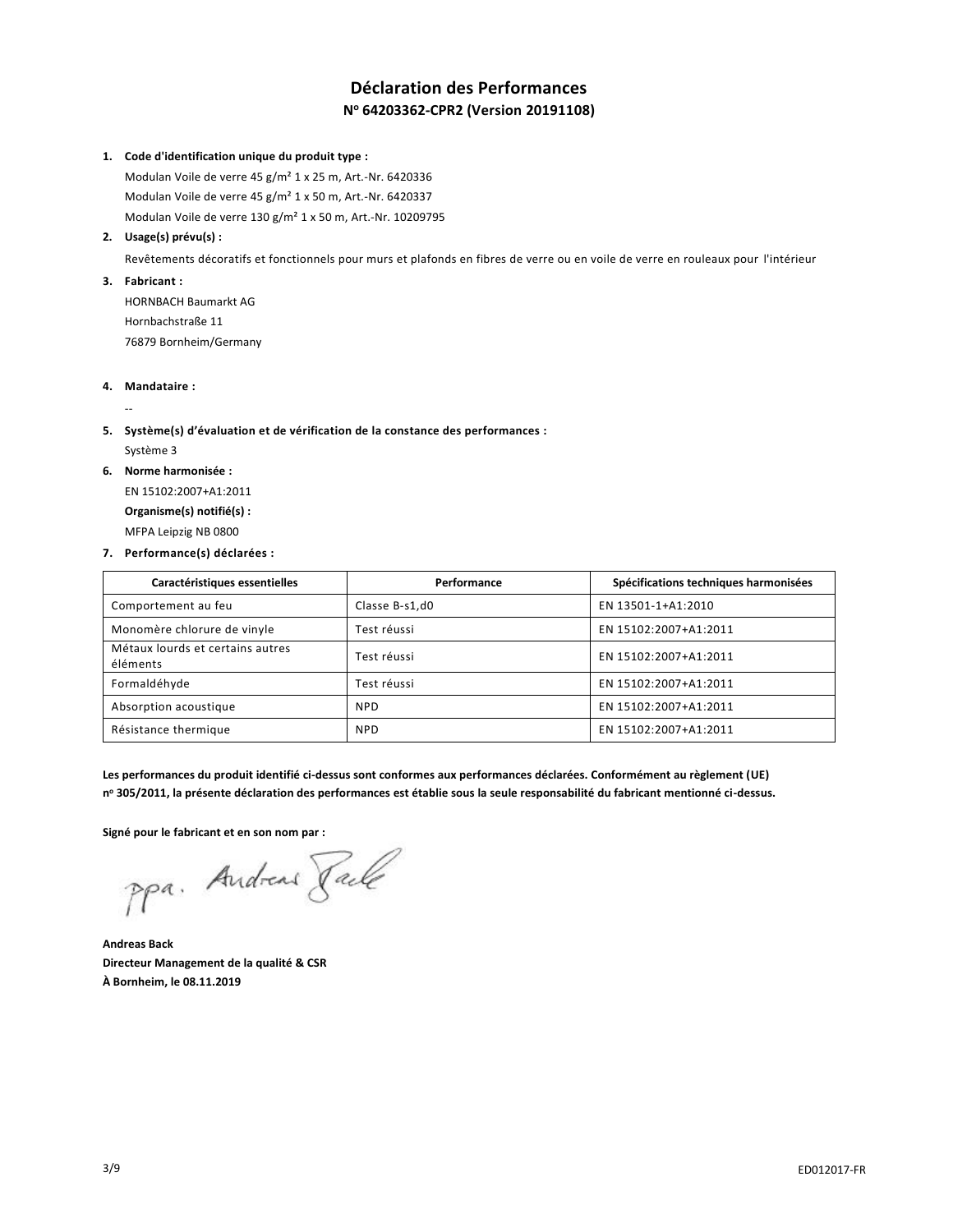# **Dichiarazione di Prestazione N. 64203362-CPR2 (Versione 20191108)**

#### **1. Codice di identificazione unico del prodotto-tipo:**

Modulan Velo vetro per imbianchini 45 g/m² 1 x 25 m, Art.-Nr. 6420336 Modulan Velo vetro per imbianchini 45 g/m² 1 x 50 m, Art.-Nr. 6420337 Modulan Velo vetro per imbianchini 130 g/m² 1 x 50 m, Art.-Nr. 10209795

#### **2. Usi previsti:**

Rivestimenti decorativi e funzionali per pareti e soffitti in fili di vetro o velo di vetro in rotoli per ambienti interni

# **3. Fabbricante:**

HORNBACH Baumarkt AG Hornbachstraße 11 76879 Bornheim/Germany

#### **4. Mandatario:**

--

# **5. Sistemi di VVCP:**

Sistema 3

# **6. Norma armonizzata:**

EN 15102:2007+A1:2011 **Organismi notificati:** MFPA Leipzig NB 0800

#### **7. Prestazioni dichiarate:**

| Caratteristiche essenziali                | Prestazioni    | Specifiche tecniche armonizzate |
|-------------------------------------------|----------------|---------------------------------|
| Comportamento antincendio                 | Classe B-s1,d0 | EN 13501-1+A1:2010              |
| Monomero di vinilcloruro                  | Superata       | EN 15102:2007+A1:2011           |
| Metalli pesanti e altri elementi definiti | Superata       | EN 15102:2007+A1:2011           |
| Formaldeide                               | Superata       | EN 15102:2007+A1:2011           |
| Assorbimento sonoro                       | <b>NPD</b>     | EN 15102:2007+A1:2011           |
| Resistenza alla conduzione termica        | <b>NPD</b>     | EN 15102:2007+A1:2011           |

**La prestazione del prodotto sopra identificato è conforme all'insieme delle prestazioni dichiarate. La presente dichiarazione di responsabilità viene emessa, in conformità al regolamento (UE) n. 305/2011, sotto la sola responsabilità del fabbricante sopra identificato.**

**Firmato a nome e per conto del fabbricante da:**

ppa. Andreas Rache

**Andreas Back Responsabile Qualità & CSR In Bornheim addì 08.11.2019**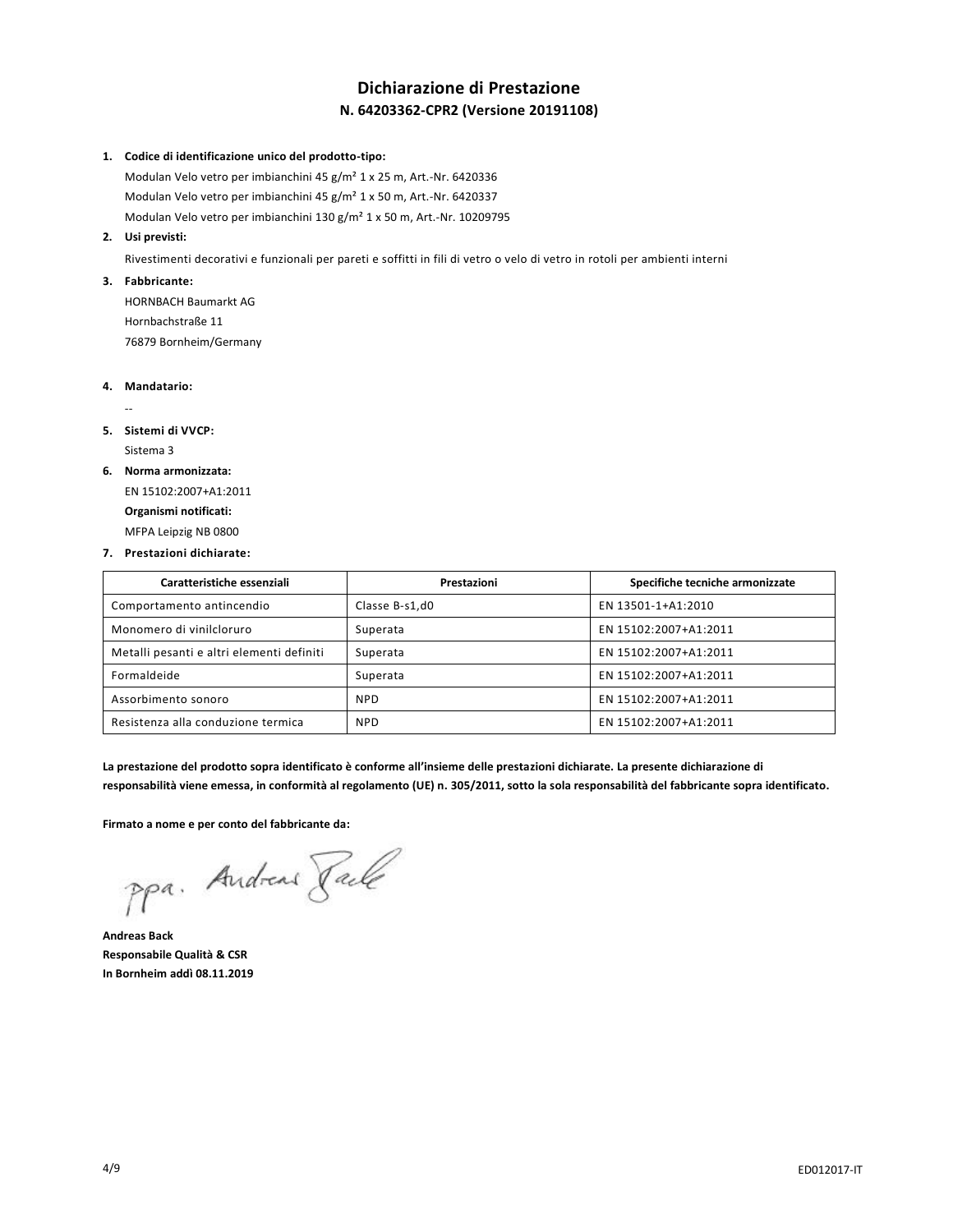# **Prestatieverklaring Nr. 64203362-CPR2 (Versie 20191108)**

#### **1. Unieke identificatiecode van het producttype:**

Modulan Glasweefselbehang 45 g/m² 1 x 25 m, Art.-Nr. 6420336 Modulan Glasweefselbehang 45 g/m² 1 x 50 m, Art.-Nr. 6420337 Modulan Glasweefselbehang 130 g/m² 1 x 50 m, Art.-Nr. 10209795

## **2. Beoogd(e) gebruik(en):**

Decoratieve en functionele wand- en plafondbekledingen van glasgarens resp. van glasvlies in rolvorm voor gebruik binnenshuis.

#### **3. Fabrikant:**

HORNBACH Baumarkt AG Hornbachstraße 11 76879 Bornheim/Germany

## **4. Gemachtigde:**

# **5. Het system of de systemen voor de beoordeling en verificatie van de prestatiebestendigheid:**

Systeem 3

--

#### **6. Geharmoniseerde norm:**

EN 15102:2007+A1:2011 **Aangemelde instantie(s):** MFPA Leipzig NB 0800

#### **7. Aangegeven prestatie(s):**

| Essentiële kenmerken                          | Vermogen       | Geharmoniseerde technische specificatie |
|-----------------------------------------------|----------------|-----------------------------------------|
| Brandgedrag                                   | Klasse B-s1,d0 | EN 13501-1+A1:2010                      |
| Vinylchloride-monomeer                        | Aangetoond     | EN 15102:2007+A1:2011                   |
| Zware metalen en bepaalde andere<br>elementen | Aangetoond     | EN 15102:2007+A1:2011                   |
| Formaldehyde                                  | Aangetoond     | EN 15102:2007+A1:2011                   |
| Geluidsabsorptie                              | <b>NPD</b>     | EN 15102:2007+A1:2011                   |
| Warmtegeleidingsweerstand                     | <b>NPD</b>     | EN 15102:2007+A1:2011                   |

**De prestaties van het hierboven omschreven product zijn conform de aangegeven prestaties. Deze prestatieverklaring wordt in overeenstemming met Verordening (EU) nr. 305/2011 onder de exclusieve verantwoordelijkheid van de hierboven vermelde fabrikant verstrekt.**

**Ondertekend voor en namens de fabrikant door:**

Ppa. Andreas Rache

**Andreas Back hoofd Kwaliteitsmanagement & CSR Te Bornheim op 08.11.2019**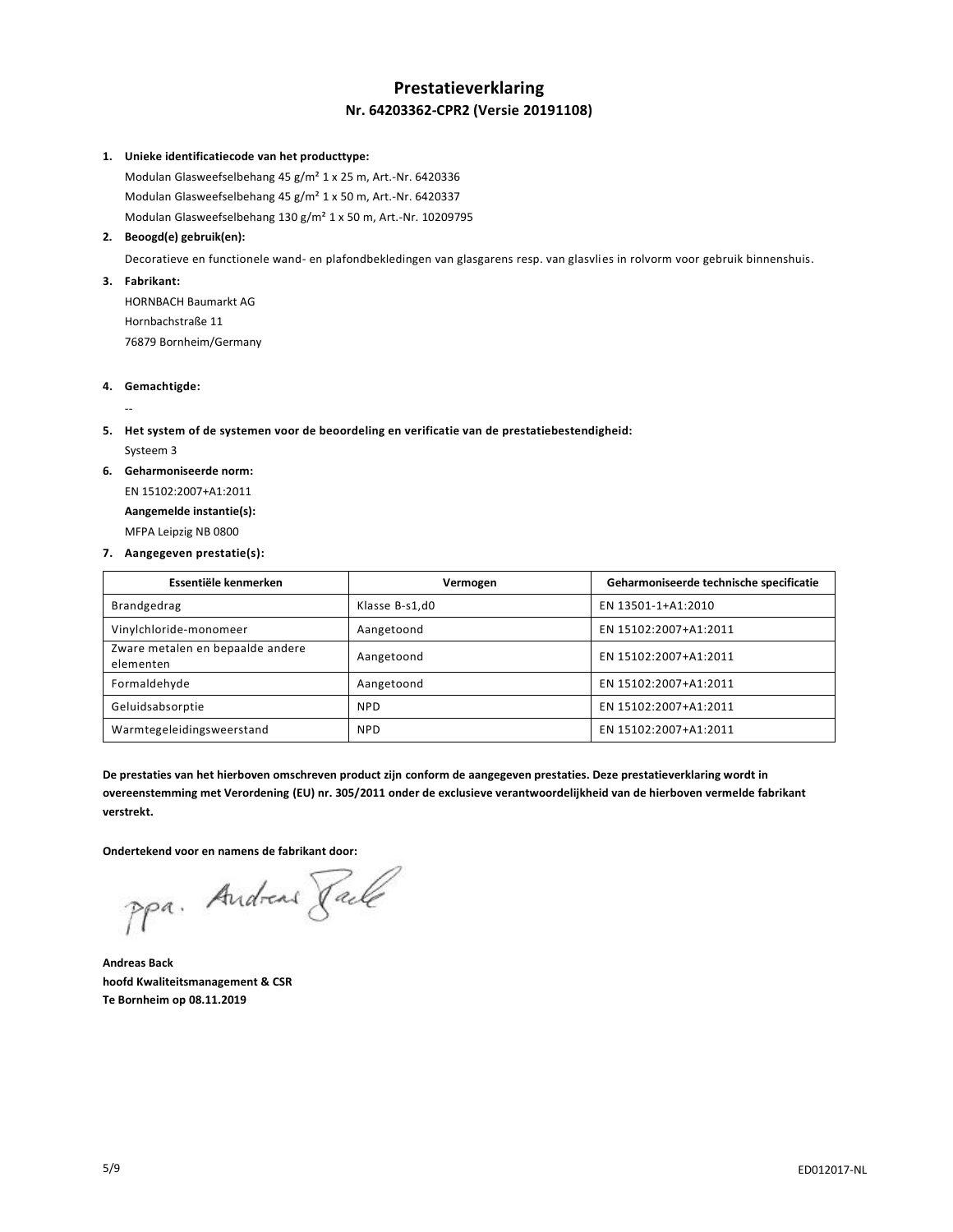# **Prestandadeklaration Nr 64203362-CPR2 (Version 20191108)**

#### **1. Produkttypens unika identifikationskod:**

Modulan Glasfiberväv 45 g/m² 1 x 25 m, Art.-Nr. 6420336 Modulan Glasfiberväv 45 g/m² 1 x 50 m, Art.-Nr. 6420337 Modulan Glasfiberväv 130 g/m² 1 x 50 m, Art.-Nr. 10209795

## **2. Avsedd användning/avsedda användningar:**

Dekorativ och funktionell vägg- och takbeklädnad av glasgarn resp glasfiberväv på rulle för användning inomhus.

**3. Tillverkare:**

--

HORNBACH Baumarkt AG Hornbachstraße 11 76879 Bornheim/Germany

## **4. Tillverkarens representant:**

- **5. System för bedömning och fortlöpande kontroll av prestanda:** System 3
- **6. Harmoniserad standard:**

EN 15102:2007+A1:2011 **Anmält/anmälda organ:** MFPA Leipzig NB 0800

#### **7. Angiven prestanda:**

| Väsentliga kännetecken               | Prestanda     | Harmoniserad teknisk specifikation |
|--------------------------------------|---------------|------------------------------------|
| Förhållningssätt vid brand           | Klass B-s1,d0 | EN 13501-1+A1:2010                 |
| Vinylklorid-monomer                  | Godkänd       | EN 15102:2007+A1:2011              |
| Tungmetaller och vissa andra element | Godkänd       | EN 15102:2007+A1:2011              |
| Formaldehyd                          | Godkänd       | EN 15102:2007+A1:2011              |
| Ljudabsorption                       | <b>NPD</b>    | EN 15102:2007+A1:2011              |
| Värmeisolans                         | <b>NPD</b>    | EN 15102:2007+A1:2011              |

**Prestandan för ovanstående produkt överensstämmer med den angivna prestandan. Denna prestandadeklaration har utfärdats i enlighet med förordning (EU) nr 305/2011 på eget ansvar av den tillverkare som anges ovan.**

**Undertecknad på tillverkarens vägnar av:**

ppa. Andreas Rale

**Andreas Back ledare för kvalitetsmanagement & CSR Bornheim den 08.11.2019**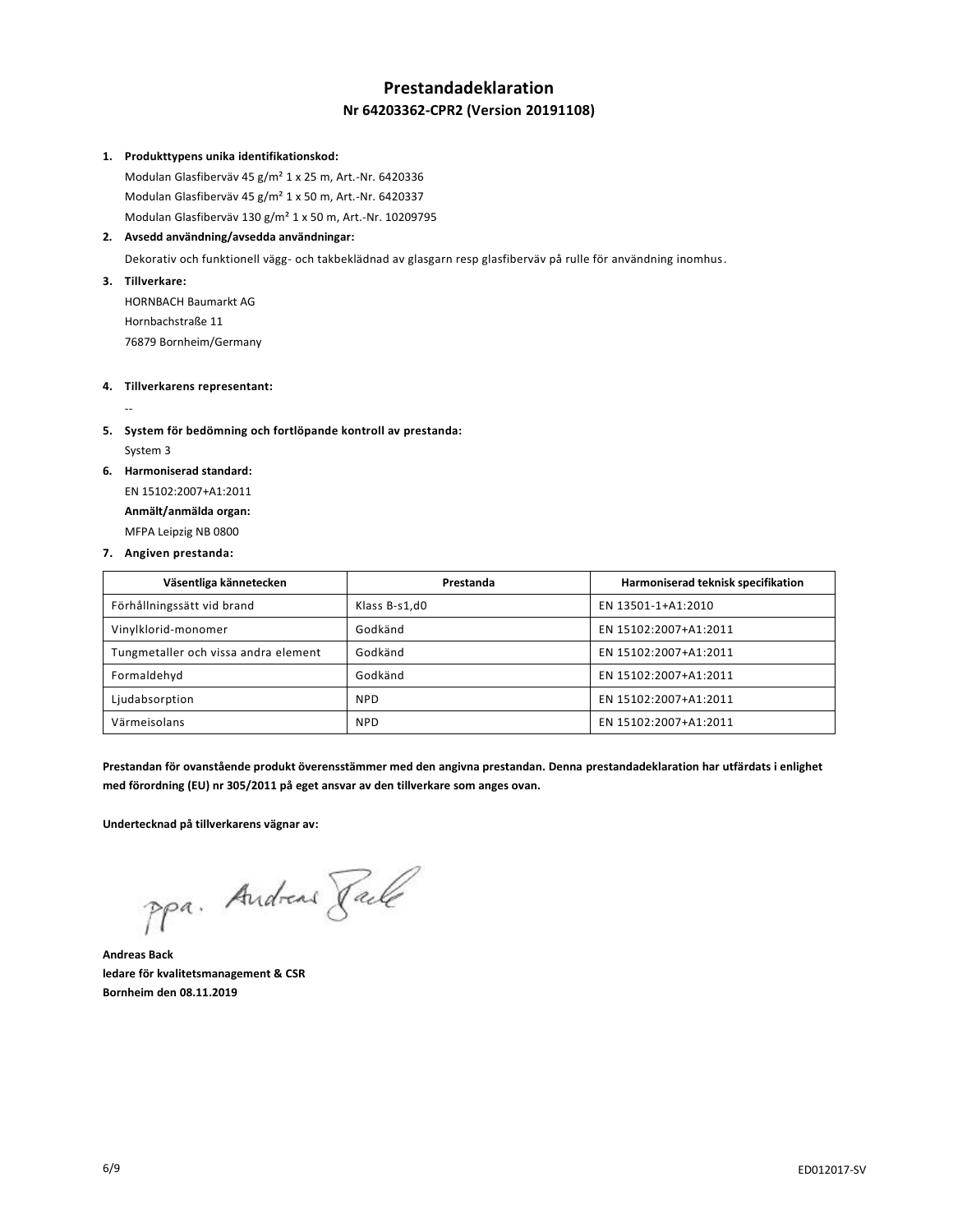# **Prohlášení o Vlastnostech č. 64203362-CPR2 (Verze 20191108)**

#### **1. Jedinečný identifikační kód typu výrobku:**

Modulan Malířský vlies 45 g/m² 1 x 25 m, Art.-Nr. 6420336 Modulan Malířský vlies 45 g/m² 1 x 50 m, Art.-Nr. 6420337 Modulan Malířský vlies 130 g/m² 1 x 50 m, Art.-Nr. 10209795

## **2. Zamýšlené/zamýšlená použití:**

Dekorativní a funkční obložení stěn a stropů ze skleněné příze popř. skleněného rouna ve formě rolí pro vnitřní prostory.

**3. Výrobce:**

HORNBACH Baumarkt AG Hornbachstraße 11 76879 Bornheim/Germany

## **4. Zplnomocněný zástupce:**

# **5. Systém/systémy POSV:**

Systém 3

--

**6. Harmonizovaná norma:**

EN 15102:2007+A1:2011 **Oznámený subjekt/oznámené subjekty:**

MFPA Leipzig NB 0800

# **7. Deklarovaná vlastnost/Deklarované vlastnosti:**

| Podstatné vlastnosti           | Výkon           | Harmonizovaná technická specifikace |
|--------------------------------|-----------------|-------------------------------------|
| Požární vlastnosti             | Třída B-s1,d0   | EN 13501-1+A1:2010                  |
| Vinylchlorid monomer           | Zkouška úspěšná | EN 15102:2007+A1:2011               |
| Těžké kovy a určité jiné prvky | Zkouška úspěšná | EN 15102:2007+A1:2011               |
| Formaldehyd                    | Zkouška úspěšná | EN 15102:2007+A1:2011               |
| Zvuková pohltivost             | <b>NPD</b>      | EN 15102:2007+A1:2011               |
| Tepelný odpor                  | <b>NPD</b>      | EN 15102:2007+A1:2011               |

**Vlastnosti výše uvedeného výrobku jsou ve shodě se souborem deklarovaných vlastností. Toto prohlášení o vlastnostech se v souladu s nařízením (EU) č. 305/2011 vydává na výhradní odpovědnost výrobce uvedeného výše.**

**Podepsáno za výrobce a jeho jménem:**

ppa. Andreas Rale

**Andreas Back vedoucí oddělení kvality & CSR V Bornheim dne 08.11.2019**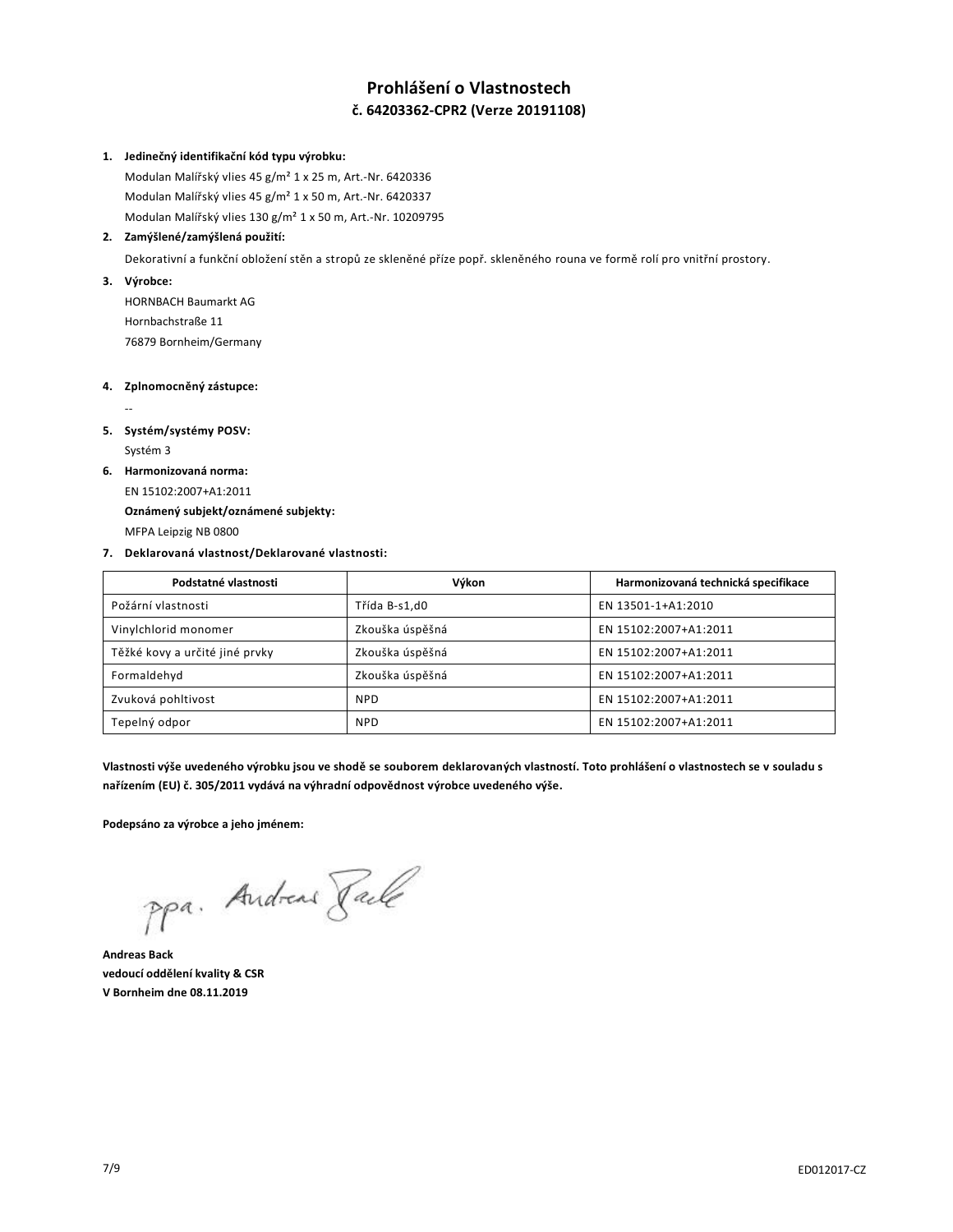# **Vyhlásenie o Parametroch č. 64203362-CPR2 (Verzia 20191108)**

#### **1. Jedinečný identifikačný kód typu výrobku:**

Modulan Maliarska sklená tkanina 45 g/m² 1 x 25 m, Art.-Nr. 6420336 Modulan Maliarska sklená tkanina 45 g/m² 1 x 50 m, Art.-Nr. 6420337 Modulan Maliarska sklená tkanina 130 g/m² 1 x 50 m, Art.-Nr. 10209795

#### **2. Zamýšľané použitie/použitia:**

Dekoračné a funkčné tapety na steny a stropy zo sklenených vlákien alebo sklenených nití v tvare kotúča do interiéru .

# **3. Výrobca:**

--

HORNBACH Baumarkt AG Hornbachstraße 11 76879 Bornheim/Germany

# **4. Splnomocnený zástupca:**

- **5. Systém(-y) posudzovania a overovania nemennosti parametrov:** Systém 3
- **6. Harmonizovaná norma:**

EN 15102:2007+A1:2011 **Notifikovaný(-é) subjekt(-y):** MFPA Leipzig NB 0800

#### **7. Deklarované parametre:**

| Podstatné znaky               | Výkon          | Harmonizované technické špecifikácie |
|-------------------------------|----------------|--------------------------------------|
| Správanie sa pri požiari      | Trieda B-s1,d0 | EN 13501-1+A1:2010                   |
| Vinylchlorid monomér          | V poriadku     | EN 15102:2007+A1:2011                |
| Ťažké kovy a určité iné prvky | V poriadku     | EN 15102:2007+A1:2011                |
| Formaldehyd                   | V poriadku     | EN 15102:2007+A1:2011                |
| Absorpcia hluku               | <b>NPD</b>     | EN 15102:2007+A1:2011                |
| Odpor priechodu tepla         | <b>NPD</b>     | EN 15102:2007+A1:2011                |

**Uvedené parametre výrobku sú v zhode so súborom deklarovaných parametrov. Toto vyhlásenie o parametroch sa v súlade s nariadením (EU) č. 305/2011 vydáva na výhradnú zodpovednosť uvedeného výrobcu.**

**Podpísal(-a) za a v mene výrobcu:**

ppa. Andreas Rale

**Andreas Back vedúci manažmentu kvality & CSR V Bornheim dňa 08.11.2019**